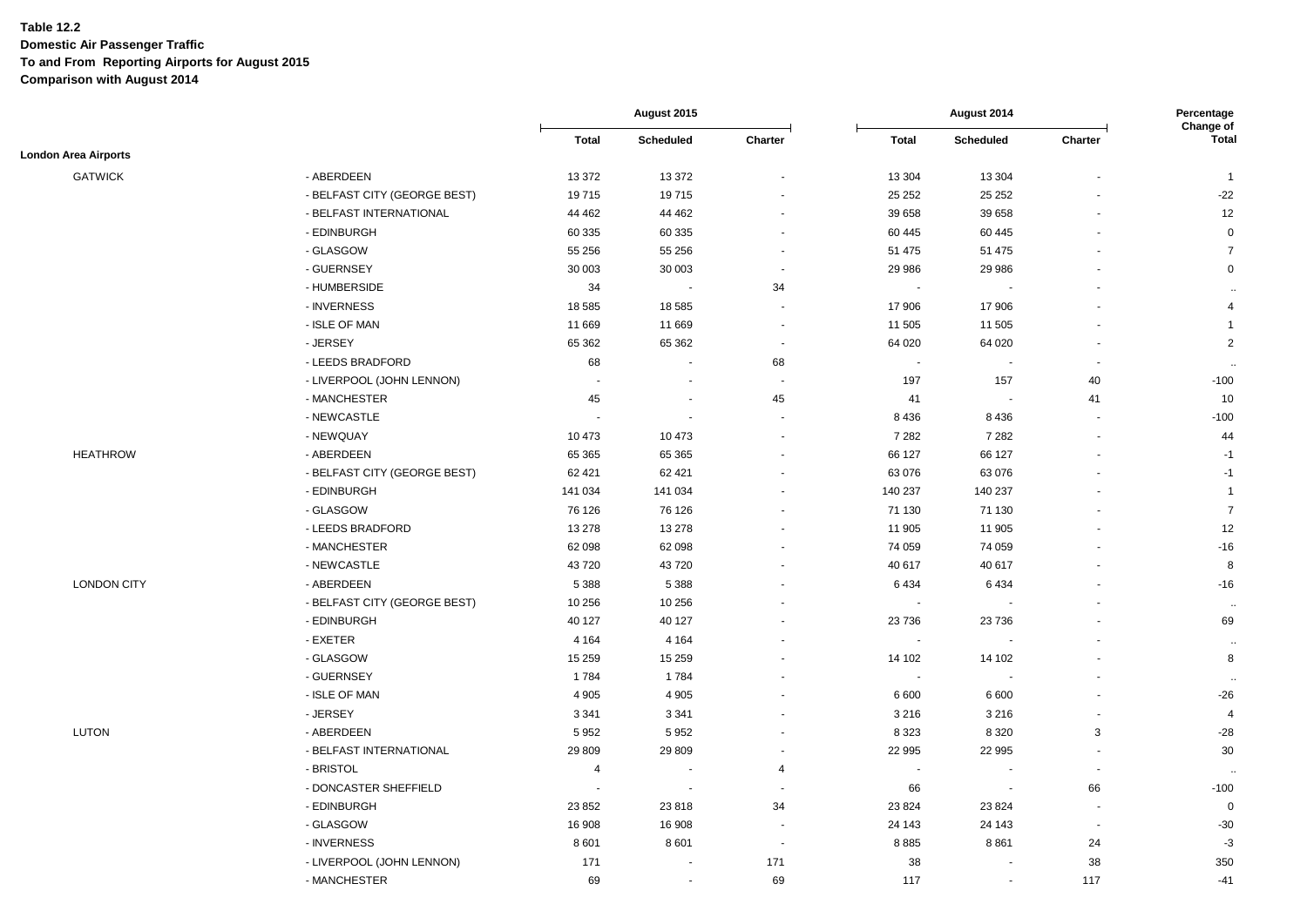|                                                                      |                               | August 2015              |                             |                          |                          | Percentage<br>Change of           |                |                       |
|----------------------------------------------------------------------|-------------------------------|--------------------------|-----------------------------|--------------------------|--------------------------|-----------------------------------|----------------|-----------------------|
| <b>LUTON</b>                                                         | - NEWCASTLE                   | <b>Total</b><br>54       | Scheduled<br>$\blacksquare$ | Charter<br>54            | <b>Total</b><br>77       | Scheduled<br>$\ddot{\phantom{a}}$ | Charter<br>77  | <b>Total</b><br>$-30$ |
| SOUTHEND                                                             | - JERSEY                      | 4773                     | 4773                        |                          | 2415                     | 2415                              | $\blacksquare$ | 98                    |
|                                                                      | - NEWQUAY                     | $\overline{\phantom{a}}$ |                             |                          | 1819                     | 1819                              | $\blacksquare$ | $-100$                |
| <b>STANSTED</b>                                                      | - BELFAST INTERNATIONAL       | 28 3 68                  | 28 368                      |                          | 26 146                   | 26 130                            | 16             | 8                     |
|                                                                      | - CITY OF DERRY (EGLINTON)    | 10826                    | 10 826                      |                          | 11 039                   | 11 039                            |                | $-2$                  |
|                                                                      | - DUNDEE                      | 1804                     | 1804                        |                          | 1857                     | 1857                              |                | $-3$                  |
|                                                                      | - EDINBURGH                   | 47 224                   | 47 224                      |                          | 26 752                   | 26 752                            |                | $77 \,$               |
|                                                                      | - GLASGOW                     | 43 995                   | 43 995                      |                          | 20 577                   | 20 577                            |                | 114                   |
|                                                                      | - GUERNSEY                    | 4 2 3 4                  | 4 2 3 4                     |                          | 3416                     | 3416                              |                | 24                    |
|                                                                      | - ISLE OF MAN                 | 6070                     | 6 0 7 0                     |                          | $\sim$                   | $\overline{\phantom{a}}$          |                | $\ddotsc$             |
|                                                                      | - JERSEY                      | $\sim$                   |                             |                          | 3 2 1 9                  | 3 2 1 9                           |                | $-100$                |
|                                                                      | - NEWCASTLE                   | 4 5 4 3                  | 4543                        |                          |                          | $\overline{\phantom{a}}$          |                | $\cdot\cdot$          |
|                                                                      | - NEWQUAY                     | 3511                     | 3511                        |                          |                          | . .                               | ÷.             | $\bullet\bullet$      |
| <b>Total London Area Airports</b><br><b>Other Reporting Airports</b> |                               | 1 119 413                | 1 118 934                   | 479                      | 1 036 454                | 422                               | 422            | 8                     |
| ABERDEEN                                                             | - BELFAST CITY (GEORGE BEST)  | 3 3 8 9                  | 3 3 8 9                     |                          | 3 9 5 6                  | 3956                              |                | $-14$                 |
|                                                                      | - BIRMINGHAM                  | 10 608                   | 10 608                      |                          | 12 119                   | 12 119                            |                | $-12$                 |
|                                                                      | - BRISTOL                     | 2090                     | 2 0 9 0                     |                          | 2688                     | 2688                              |                | $-22$                 |
|                                                                      | - CARDIFF WALES               | 634                      | 634                         |                          | 877                      | 877                               |                | $-28$                 |
|                                                                      | - DURHAM TEES VALLEY          | 2 0 0 5                  | 2 0 0 5                     |                          | 2680                     | 2680                              |                | $-25$                 |
|                                                                      | - EAST MIDLANDS INTERNATIONAL | 1 0 4 1                  | 1 0 4 1                     |                          | 1 0 8 9                  | 1 0 8 9                           |                | $-4$                  |
|                                                                      | - EDINBURGH                   | 146                      | $\blacksquare$              | 146                      | $\sim$                   | $\blacksquare$                    |                |                       |
|                                                                      | - HUMBERSIDE                  | 2 2 7 7                  | 2 2 7 7                     |                          | 3015                     | 3015                              |                | $-24$                 |
|                                                                      | - JERSEY                      | 685                      | 685                         | $\overline{\phantom{a}}$ | 681                      | 681                               |                | $\overline{1}$        |
|                                                                      | - KIRKWALL                    | 4607                     | 4 607                       |                          | 4611                     | 4611                              |                | $\overline{0}$        |
|                                                                      | - LEEDS BRADFORD              | 805                      | 805                         | $\overline{\phantom{a}}$ | 647                      | 647                               | $\sim$         | 24                    |
|                                                                      | - MANCHESTER                  | 16 527                   | 16 379                      | 148                      | 19582                    | 19 4 82                           | 100            | $-16$                 |
|                                                                      | - NEWCASTLE                   | 1558                     | 1558                        |                          | 2 3 3 3                  | 2 2 9 4                           | 39             | $-33$                 |
|                                                                      | - NORWICH                     | 4 3 5 6                  | 4 3 5 6                     |                          | 5 0 6 5                  | 5 0 6 5                           |                | $-14$                 |
|                                                                      | - SCATSTA                     | 11 473                   | $\overline{\phantom{a}}$    | 11 473                   | 14 317                   | $\sim$                            | 14 317         | $-20$                 |
|                                                                      | - SOUTHAMPTON                 | 790                      | 790                         |                          | 656                      | 656                               |                | 20                    |
|                                                                      | - STORNOWAY                   | 481                      | 481                         | $\overline{\phantom{a}}$ | 557                      | 557                               | $\sim$         | $-14$                 |
|                                                                      | - SUMBURGH                    | 15 2 53<br>7610<br>7643  |                             | 14 3 53                  | 8891                     | 5462                              | 6              |                       |
|                                                                      | - WICK JOHN O GROATS          | 922                      | 922                         |                          | 1 2 9 0                  | 1 0 8 1                           | 209            | $-29$                 |
| <b>ALDERNEY</b>                                                      | - GUERNSEY                    | 4 2 2 0                  | 4 2 2 0                     |                          | 4556                     | 4556                              | $\blacksquare$ | $-7$                  |
|                                                                      | - SOUTHAMPTON                 | 3727                     | 3727                        |                          | 3982                     | 3982                              |                | -6                    |
| ANGLESEY (VALLEY)                                                    | - CARDIFF WALES               | 853                      | 853                         |                          | 689                      | 689                               |                | 24                    |
| <b>BARRA</b>                                                         | - GLASGOW                     | 1410                     | 1410                        |                          | 1486                     | 1486                              |                | $-5$                  |
| BELFAST CITY (GEORGE BEST)                                           | - BIRMINGHAM                  | 24 8 94                  | 24 8 94                     |                          | 24 909                   | 24 909                            |                | $\mathbf 0$           |
|                                                                      | - BLACKPOOL                   | 1 1 7 2                  | 1 1 7 2                     |                          | $\overline{\phantom{a}}$ |                                   |                | $\sim$                |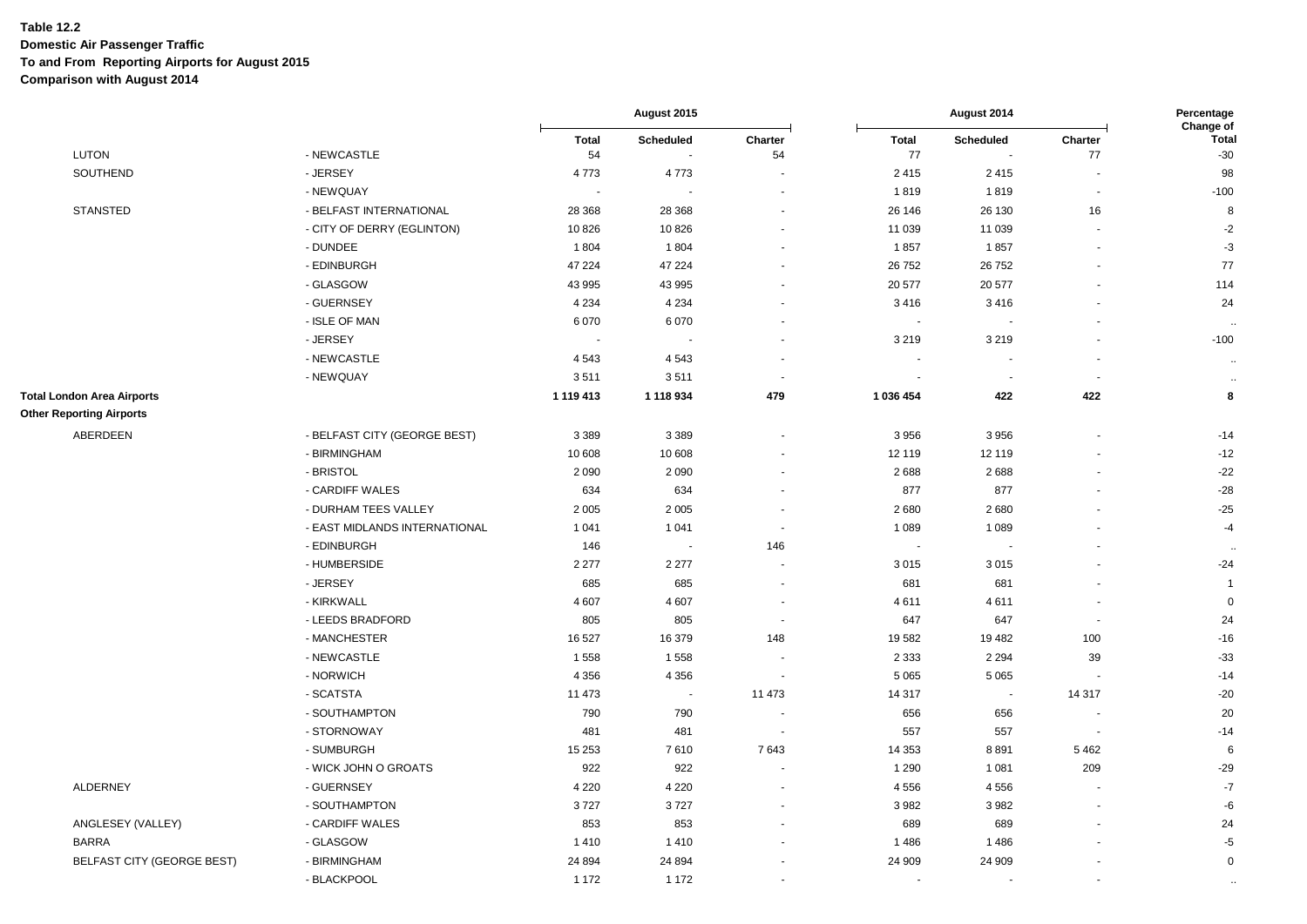|                            |                               | August 2015             |                          |                          | August 2014              |                             |                          |                                   |
|----------------------------|-------------------------------|-------------------------|--------------------------|--------------------------|--------------------------|-----------------------------|--------------------------|-----------------------------------|
| BELFAST CITY (GEORGE BEST) | - CARDIFF WALES               | <b>Total</b><br>4 3 2 5 | Scheduled<br>4 3 2 5     | Charter                  | <b>Total</b><br>4 4 4 2  | <b>Scheduled</b><br>4 4 4 2 | Charter                  | Change of<br><b>Total</b><br>$-3$ |
|                            | - DONCASTER SHEFFIELD         |                         |                          |                          | 933                      | 933                         |                          | $-100$                            |
|                            | - EAST MIDLANDS INTERNATIONAL | 15 0 89                 | 15 089                   |                          | 14 622                   | 14 622                      |                          | 3                                 |
|                            | - EDINBURGH                   | 13 047                  | 13 047                   |                          | 14 221                   | 14 2 21                     |                          | -8                                |
|                            | - EXETER                      | 3767                    | 3767                     |                          | 4 2 7 5                  | 4 2 7 5                     |                          | $-12$                             |
|                            | - GLASGOW                     | 14823                   | 14 823                   |                          | 14 507                   | 14 507                      |                          | $\overline{2}$                    |
|                            | - INVERNESS                   | 2988                    | 2988                     |                          | 3 1 2 1                  | 3 1 2 1                     |                          | $-4$                              |
|                            | - ISLE OF MAN                 | 1 1 6 8                 | 1 1 6 8                  |                          | 2 4 6 4                  | 2 4 6 4                     |                          | $-53$                             |
|                            | - LEEDS BRADFORD              | 14 40 8                 | 14 408                   |                          | 14 704                   | 14 704                      |                          | $-2$                              |
|                            | - LIVERPOOL (JOHN LENNON)     | 10786                   | 10786                    |                          | $\overline{\phantom{a}}$ |                             |                          | $\ddotsc$                         |
|                            | - MANCHESTER                  | 26 419                  | 26 419                   |                          | 28 0 33                  | 28 0 33                     |                          | -6                                |
|                            | - NEWCASTLE                   | 2922                    | 2922                     |                          | 3076                     | 3076                        |                          | $-5$                              |
|                            | - NEWQUAY                     | 459                     | 459                      |                          | 661                      | 661                         |                          | $-31$                             |
|                            | - SOUTHAMPTON                 | 11 525                  | 11 525                   |                          | 11 281                   | 11 281                      |                          | $\overline{2}$                    |
| BELFAST INTERNATIONAL      | - BIRMINGHAM                  | 11 692                  | 11 692                   |                          | 12717                    | 12717                       |                          | $\textnormal{-}8$                 |
|                            | - BRISTOL                     | 21 689                  | 21 689                   |                          | 21 3 8 2                 | 21 382                      |                          | $\overline{1}$                    |
|                            | - EDINBURGH                   | 23 244                  | 23 244                   |                          | 20 447                   | 20 447                      |                          | 14                                |
|                            | - GLASGOW                     | 23 3 24                 | 23 3 24                  |                          | 21 0 27                  | 21 0 27                     |                          | 11                                |
|                            | - JERSEY                      | 3 1 8 8                 | 3 1 8 8                  |                          | 2 5 3 4                  | 2 5 3 4                     |                          | 26                                |
|                            | - LIVERPOOL (JOHN LENNON)     | 38 040                  | 38 040                   |                          | 36 751                   | 36751                       |                          | $\overline{4}$                    |
|                            | - MANCHESTER                  | 18 527                  | 18 527                   |                          | 16 365                   | 16 365                      |                          | 13                                |
|                            | - NEWCASTLE                   | 19016                   | 19016                    |                          | 16 186                   | 16 186                      |                          | 17                                |
| <b>BENBECULA</b>           | - GLASGOW                     | 2 4 2 0                 | 2 4 2 0                  |                          | 2 3 0 3                  | 2 3 0 3                     |                          | $\sqrt{5}$                        |
|                            | - INVERNESS                   | 438                     | 438                      |                          | 582                      | 582                         |                          | $-25$                             |
|                            | - STORNOWAY                   | 638                     | 638                      | $\sim$                   | 640                      | 640                         |                          | $\mathbf 0$                       |
| <b>BIGGIN HILL</b>         | - BIRMINGHAM                  | 73                      |                          | 73                       |                          |                             |                          | $\ddotsc$                         |
| <b>BIRMINGHAM</b>          | - BOURNEMOUTH                 | 67                      | $\overline{\phantom{a}}$ | 67                       | $\overline{\phantom{a}}$ |                             |                          | $\ddotsc$                         |
|                            | - CITY OF DERRY (EGLINTON)    |                         | $\overline{a}$           | $\overline{\phantom{a}}$ | 5893                     | 5893                        |                          | $-100$                            |
|                            | - EDINBURGH                   | 22 616                  | 22 616                   |                          | 26 419                   | 26 419                      |                          | $-14$                             |
|                            | - GLASGOW                     | 19 211                  | 19 211                   |                          | 19585                    | 19 585                      |                          | $-2$                              |
|                            | - GUERNSEY                    | 2793                    | 2793                     |                          | 2 1 0 8                  | 2 1 0 8                     |                          | 32                                |
|                            | - INVERNESS                   | 4 3 2 3                 | 4 3 2 3                  |                          | 5474                     | 5474                        |                          | $-21$                             |
|                            | - ISLE OF MAN                 | 4 4 8 4                 | 4 4 8 4                  |                          | 4832                     | 4 8 3 2                     |                          | $-7$                              |
|                            | - JERSEY                      | 7987                    | 7987                     |                          | 8 1 2 2                  | 8 1 2 2                     | $\blacksquare$           | $-2$                              |
|                            | - NEWCASTLE                   | 349                     | 349                      |                          | 516                      | 369                         | 147                      | $-32$                             |
|                            | - NEWQUAY                     | 3949                    | 3949                     | $\overline{\phantom{a}}$ | 4 0 7 8                  | 4 0 7 8                     | $\overline{\phantom{a}}$ | $-3$                              |
| <b>BLACKPOOL</b>           | - ISLE OF MAN                 | 1 2 2 9                 | 1 2 2 9                  | $\overline{\phantom{a}}$ | 1792                     | 1792                        |                          | $-31$                             |
| <b>BOURNEMOUTH</b>         | - DURHAM TEES VALLEY          | 76                      | $\overline{\phantom{a}}$ | 76                       |                          |                             |                          | $\ddotsc$                         |
|                            | - EAST MIDLANDS INTERNATIONAL | 34                      |                          | 34                       |                          |                             |                          | $\ddot{\phantom{a}}$              |
|                            | - GLASGOW                     | 4 4 7 4                 | 4 4 7 4                  | $\sim$                   |                          |                             |                          | $\ldots$                          |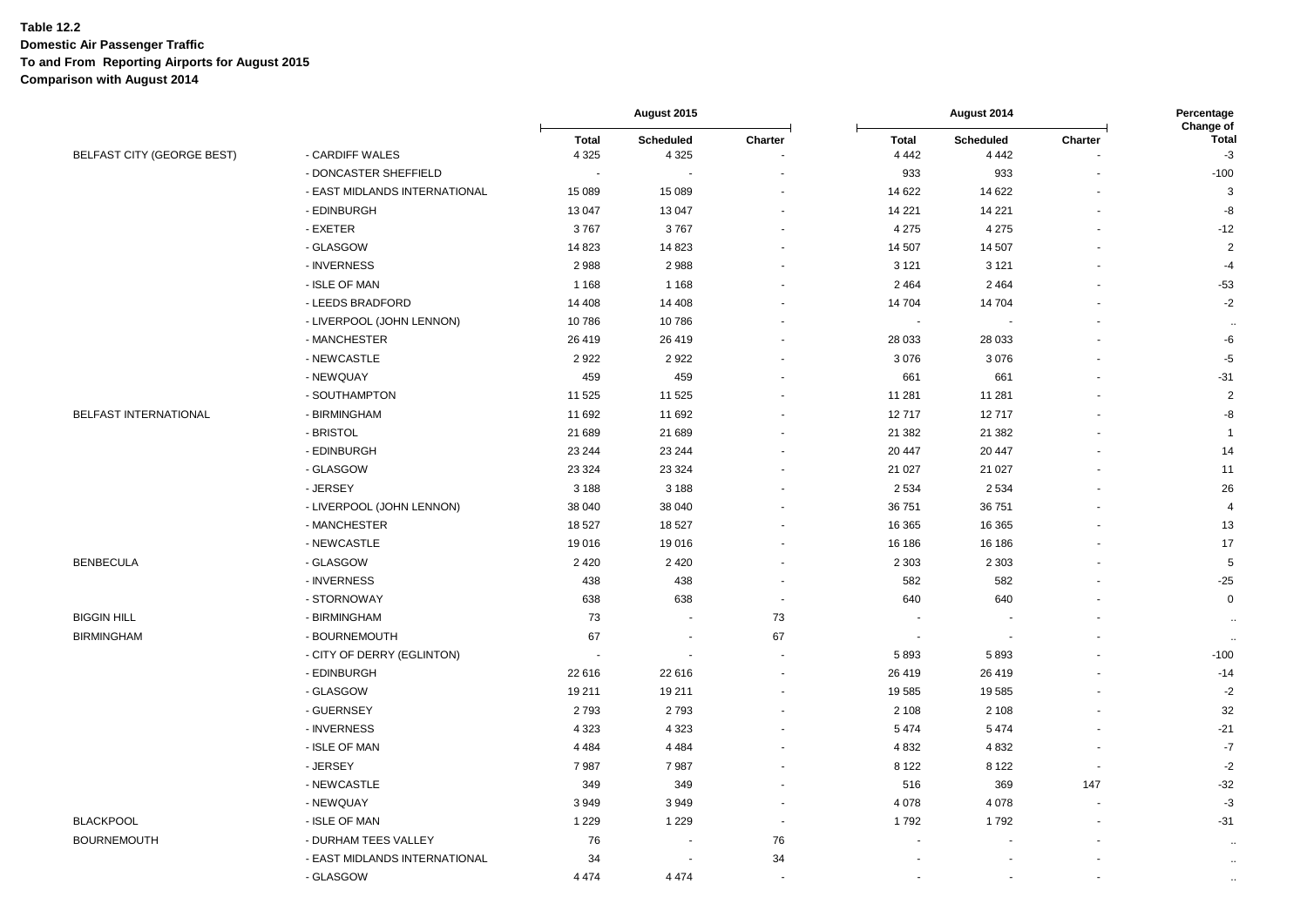|                             |                           | August 2015              |                          |                          | August 2014              |                          |                          |                           |
|-----------------------------|---------------------------|--------------------------|--------------------------|--------------------------|--------------------------|--------------------------|--------------------------|---------------------------|
| <b>BOURNEMOUTH</b>          | - GUERNSEY                | <b>Total</b>             | Scheduled<br>$\sim$      | Charter<br>85            | <b>Total</b>             | <b>Scheduled</b>         | Charter                  | Change of<br><b>Total</b> |
|                             | - JERSEY                  | 85<br>3 3 6 2            | 3 3 6 2                  |                          | $\sim$                   | $\blacksquare$           |                          | $\bullet\bullet$          |
|                             | - LIVERPOOL (JOHN LENNON) | 74                       | $\sim$                   | 74                       |                          |                          |                          | $\sim$                    |
|                             | - MANCHESTER              | 4 2 5 0                  | 4 1 8 8                  | 62                       |                          |                          |                          | $\ldots$                  |
| <b>BRISTOL</b>              | - EDINBURGH               | 29 248                   | 29 248                   | $\sim$                   | 28 453                   | 28 453                   |                          | $\ddotsc$<br>3            |
|                             | - GLASGOW                 | 20 26 6                  | 20 26 6                  | $\sim$                   | 19 361                   | 19 361                   |                          | 5                         |
|                             | - GUERNSEY                | 3 4 0 4                  | 3 4 0 4                  | $\sim$                   | 3 2 0 1                  | 3 2 0 1                  | $\sim$                   | 6                         |
|                             | - HAWARDEN                | 86                       | $\sim$                   | 86                       | 302                      | $\sim$                   | 302                      | $-72$                     |
|                             | - INVERNESS               |                          |                          |                          |                          |                          |                          | $\overline{7}$            |
|                             | - ISLE OF MAN             | 9314                     | 9 3 1 4                  | $\sim$                   | 8733                     | 8733                     | $\sim$                   |                           |
|                             |                           | 4 2 0 7                  | 4 2 0 7                  | $\sim$<br>$\sim$         | $\sim$                   | $\sim$                   | $\overline{\phantom{a}}$ | $\ddot{\phantom{a}}$      |
|                             | - JERSEY                  | 3 3 5 4                  | 3 3 5 4                  |                          | 3849                     | 3849                     |                          | $-13$                     |
|                             | - NEWCASTLE               | 14 992                   | 14 992                   | $\sim$                   | 14 963                   | 14 963                   | $\blacksquare$           | $\pmb{0}$                 |
| CAMBRIDGE                   | - JERSEY                  | 486                      | $\blacksquare$           | 486                      | 404                      | $\sim$                   | 404                      | 20                        |
| CAMPBELTOWN                 | - GLASGOW                 | 949                      | 949                      | $\overline{\phantom{a}}$ | 1 0 6 1                  | 1 0 6 1                  | $\overline{\phantom{a}}$ | $-11$                     |
| <b>CARDIFF WALES</b>        | - EDINBURGH               | 6382                     | 6 3 8 2                  | $\overline{\phantom{a}}$ | 4 2 1 4                  | 4 2 1 4                  | $\overline{\phantom{a}}$ | 51                        |
|                             | - GLASGOW                 | 2958                     | 2958                     | $\sim$                   | 2819                     | 2819                     | $\overline{\phantom{a}}$ | $\sqrt{5}$                |
|                             | - JERSEY                  | 2 1 1 8                  | 2 1 1 8                  | $\sim$                   | 1918                     | 1918                     | $\sim$                   | 10                        |
|                             | - MANCHESTER              | 153                      | $\sim$                   | 153                      | 189                      | $\blacksquare$           | 189                      | $-19$                     |
|                             | - NEWCASTLE               | 978                      | 823                      | 155                      | 734                      | 734                      |                          | 33                        |
| CITY OF DERRY (EGLINTON)    | - GLASGOW                 | 7 2 4 5                  | 7 2 4 5                  |                          | $\overline{\phantom{a}}$ |                          |                          | $\ddot{\phantom{1}}$      |
|                             | - LIVERPOOL (JOHN LENNON) | 7787                     | 7787                     |                          | 8761                     | 8761                     |                          | $-11$                     |
|                             | - PRESTWICK               | $\blacksquare$           | $\overline{\phantom{a}}$ | $\overline{\phantom{a}}$ | 6 3 9 7                  | 6 3 9 7                  | $\overline{\phantom{a}}$ | $-100$                    |
| DONCASTER SHEFFIELD         | - ISLE OF MAN             | $\overline{\phantom{a}}$ | $\sim$                   | $\overline{\phantom{a}}$ | 235                      | 235                      | $\overline{\phantom{a}}$ | $-100$                    |
|                             | - JERSEY                  | 731                      | 731                      | $\sim$                   | 808                      | 808                      | $\sim$                   | $-10$                     |
| <b>DUNDEE</b>               | - EDINBURGH               | 18                       | $\sim$                   | 18                       | $\sim$                   | $\overline{\phantom{a}}$ | $\overline{\phantom{a}}$ | $\ddot{\phantom{a}}$      |
|                             | - JERSEY                  | 473                      | $\blacksquare$           | 473                      | 454                      | $\sim$                   | 454                      | $\overline{4}$            |
| DURHAM TEES VALLEY          | - FARNBOROUGH             | $\overline{\phantom{a}}$ | $\sim$                   | $\overline{\phantom{a}}$ | 29                       | $\sim$                   | 29                       | $-100$                    |
|                             | - JERSEY                  | 733                      | 733                      | $\sim$                   | 725                      | 725                      | $\sim$                   | $\mathbf{1}$              |
|                             | - NEWCASTLE               | 16                       | $\sim$                   | 16                       | $\overline{\phantom{a}}$ |                          |                          | $\ddot{\phantom{a}}$      |
| EAST MIDLANDS INTERNATIONAL | - EDINBURGH               | 8 1 3 0                  | 8 1 3 0                  |                          | 8 1 6 8                  | 8 1 6 8                  |                          | $\mathsf 0$               |
|                             | - GLASGOW                 | 7717                     | 7717                     |                          | 7841                     | 7841                     |                          | $-2$                      |
|                             | - GUERNSEY                | 4 9 0 7                  | 4 9 0 7                  | $\overline{\phantom{a}}$ | 3927                     | 3927                     |                          | 25                        |
|                             | - HUMBERSIDE              | 17                       | 17                       |                          |                          |                          |                          | $\sim$                    |
|                             | - JERSEY                  | 4 1 4 1                  | 4 1 4 1                  | $\sim$                   | 5 1 9 8                  | 5 1 9 8                  |                          | $-20$                     |
|                             | - NEWCASTLE               | 34                       | $\sim$                   | 34                       | $\overline{\phantom{a}}$ | $\sim$                   |                          | $\sim$                    |
| EDAY                        | - KIRKWALL                | 46                       | 46                       |                          | 36                       | 36                       |                          | 28                        |
| <b>EDINBURGH</b>            | - EXETER                  | 4548                     | 4548                     |                          | 4 3 3 7                  | 4 3 3 7                  |                          | $\sqrt{5}$                |
|                             | - INVERNESS               | $\sim$                   | $\sim$                   |                          | 24                       | 24                       |                          | $-100$                    |
|                             | - JERSEY                  | 2 3 6 6                  | 2 3 6 6                  |                          | 669                      | 669                      |                          | 254                       |
|                             | - KIRKWALL                | 4 3 8 8                  | 4 3 8 8                  |                          | 4 6 4 2                  | 4 6 4 2                  |                          | $-5$                      |
|                             |                           |                          |                          |                          |                          |                          |                          |                           |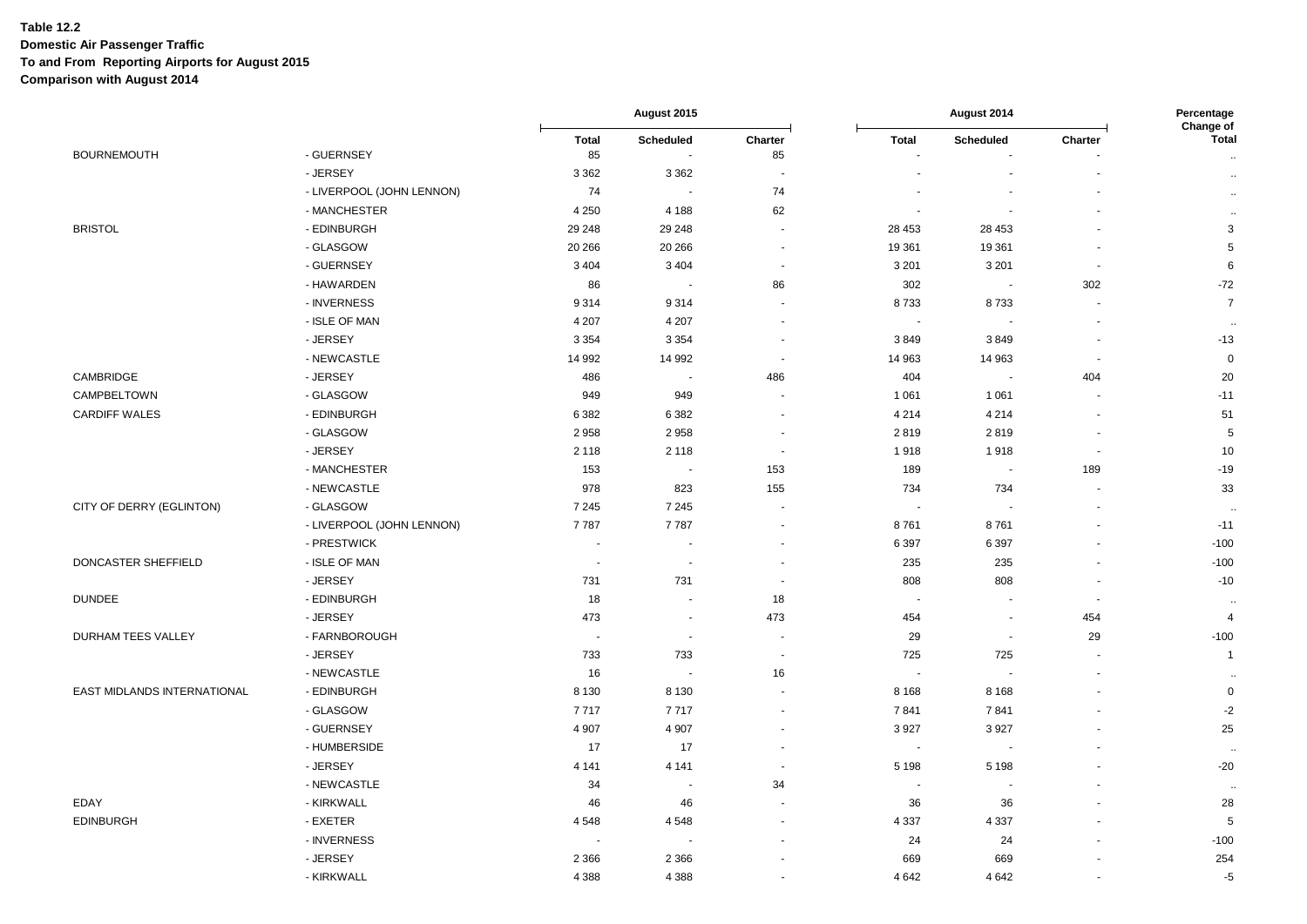|                        |                              | August 2015              |                             |                          |                          | Percentage               |                      |                                      |
|------------------------|------------------------------|--------------------------|-----------------------------|--------------------------|--------------------------|--------------------------|----------------------|--------------------------------------|
| <b>EDINBURGH</b>       | - MANCHESTER                 | <b>Total</b><br>9806     | Scheduled<br>9806           | Charter                  | <b>Total</b><br>9 1 5 2  | Scheduled<br>9 1 5 2     | Charter              | Change of<br>Total<br>$\overline{7}$ |
|                        | - NEWQUAY                    | 699                      | 699                         |                          | 712                      | 712                      |                      | $-2$                                 |
|                        | - NORWICH                    | 2998                     | 2998                        |                          | 3 0 8 7                  | 3 0 8 7                  |                      | $-3$                                 |
|                        | - SOUTHAMPTON                | 18 222                   | 18 222                      |                          | 19315                    | 19315                    |                      | $-6$                                 |
|                        | - STORNOWAY                  | 1851                     | 1851                        |                          | 1896                     | 1896                     |                      | $-2$                                 |
|                        | - SUMBURGH                   | 4 2 6 4                  | 4 2 6 4                     |                          | 4780                     | 4780                     |                      | $-11$                                |
|                        | - WICK JOHN O GROATS         | 893                      | 893                         |                          | 1 0 5 7                  | 1 0 5 7                  |                      | $-16$                                |
| <b>EXETER</b>          | - GLASGOW                    |                          | $\overline{\phantom{a}}$    |                          | 3 3 9 7                  | 3 3 9 7                  |                      | $-100$                               |
|                        | - GUERNSEY                   | 2586                     | 2586                        |                          | 2 3 1 9                  | 2 3 1 9                  |                      | 12                                   |
|                        | - ISLES OF SCILLY (ST.MARYS) | 2 5 6 6                  | 2 5 6 6                     |                          | 2946                     | 2946                     |                      | $-13$                                |
|                        | - JERSEY                     | 3762                     | 3762                        |                          | 3722                     | 3722                     |                      | $\overline{1}$                       |
|                        | - MANCHESTER                 | 11 275                   | 11 275                      |                          | 9 3 6 0                  | 9 3 5 7                  | 3                    | 20                                   |
|                        | - NEWCASTLE                  | 3613                     | 3613                        | $\sim$                   | $\sim$                   | $\blacksquare$           | $\ddot{\phantom{1}}$ |                                      |
|                        | - NEWQUAY                    |                          |                             | $\overline{\phantom{a}}$ | 12                       | 12                       |                      | $-100$                               |
|                        | - NORWICH                    | 55                       | $\sim$                      | 55                       | $\overline{\phantom{a}}$ | $\sim$                   |                      |                                      |
| <b>FAIR ISLE</b>       | - LERWICK (TINGWALL)         | 379                      | 379                         |                          | 407                      | 407                      |                      | $-7$                                 |
|                        | - SUMBURGH                   | 27                       | 27                          | $\overline{\phantom{a}}$ | 14                       | 14                       |                      | 93                                   |
| <b>FARNBOROUGH</b>     | - LIVERPOOL (JOHN LENNON)    |                          |                             | $\overline{\phantom{a}}$ | 38                       | $\ddot{\phantom{0}}$     | 38                   | $-100$                               |
|                        | - MANCHESTER                 | 40                       | $\mathcal{L}_{\mathcal{C}}$ | 40                       | 37                       | $\blacksquare$           | 37                   | 8                                    |
| <b>FOULA</b>           | - LERWICK (TINGWALL)         | 143                      | 143                         |                          | 92                       | 92                       | $\overline{a}$       | 55                                   |
| GLASGOW                | - GUERNSEY                   | $\overline{\phantom{a}}$ | $\sim$                      |                          | 52                       | $\overline{\phantom{a}}$ | 52                   | $-100$                               |
|                        | - ISLAY                      | 2935                     | 2935                        |                          | 2729                     | 2729                     | $\blacksquare$       | 8                                    |
|                        | - ISLE OF MAN                | 1 0 5 1                  | 1 0 5 1                     |                          | 1 0 2 2                  | 1 0 2 2                  | $\ddot{\phantom{1}}$ | 3                                    |
|                        | - JERSEY                     | 4 2 0 6                  | 4 2 0 6                     |                          | 4 4 3 2                  | 4 4 3 2                  |                      | $-5$                                 |
|                        | - KIRKWALL                   | 1537                     | 1537                        |                          | 1 601                    | 1601                     |                      | $-4$                                 |
|                        | - LEEDS BRADFORD             | 554                      | 554                         |                          | 647                      | 647                      |                      | $-14$                                |
|                        | - MANCHESTER                 | 3575                     | 3575                        |                          | 5970                     | 5970                     |                      | $-40$                                |
|                        | - SOUTHAMPTON                | 14 063                   | 14 063                      |                          | 14 916                   | 14 916                   |                      | $-6$                                 |
|                        | - STORNOWAY                  | 5 5 9 6                  | 5 5 9 6                     |                          | 6 1 3 5                  | 6 1 3 5                  |                      | -9                                   |
|                        | - SUMBURGH                   | 2696                     | 2696                        |                          | 2 2 1 7                  | 2 2 1 7                  |                      | 22                                   |
|                        | - TIREE                      | 1 1 7 2                  | 1 1 7 2                     |                          | 1019                     | 1019                     |                      | 15                                   |
| <b>GLOUCESTERSHIRE</b> | - ISLE OF MAN                | 959                      | 959                         |                          | 1 3 0 6                  | 1 3 0 6                  |                      | $-27$                                |
|                        | - JERSEY                     | 134                      | 134                         |                          | 74                       | 74                       |                      | 81                                   |
| <b>GUERNSEY</b>        | - JERSEY                     | 9 1 4 4                  | 9 1 4 4                     |                          | 9913                     | 9913                     |                      | -8                                   |
|                        | - MANCHESTER                 | 8510                     | 8510                        |                          | 7419                     | 7419                     |                      | 15                                   |
|                        | - NORWICH                    | 153                      | 153                         |                          | 208                      | 208                      |                      | $-26$                                |
|                        | - SOUTHAMPTON                | 13 399                   | 13 399                      |                          | 21 595                   | 21 595                   |                      | $-38$                                |
| <b>HUMBERSIDE</b>      | - JERSEY                     | 634                      | 634                         |                          | 707                      | 707                      |                      | $-10$                                |
|                        | - NORWICH                    |                          |                             |                          | 43                       | 43                       |                      | $-100$                               |
| <b>INVERNESS</b>       | - JERSEY                     | 664                      | 664                         |                          | 519                      | 519                      |                      | 28                                   |
|                        |                              |                          |                             |                          |                          |                          |                      |                                      |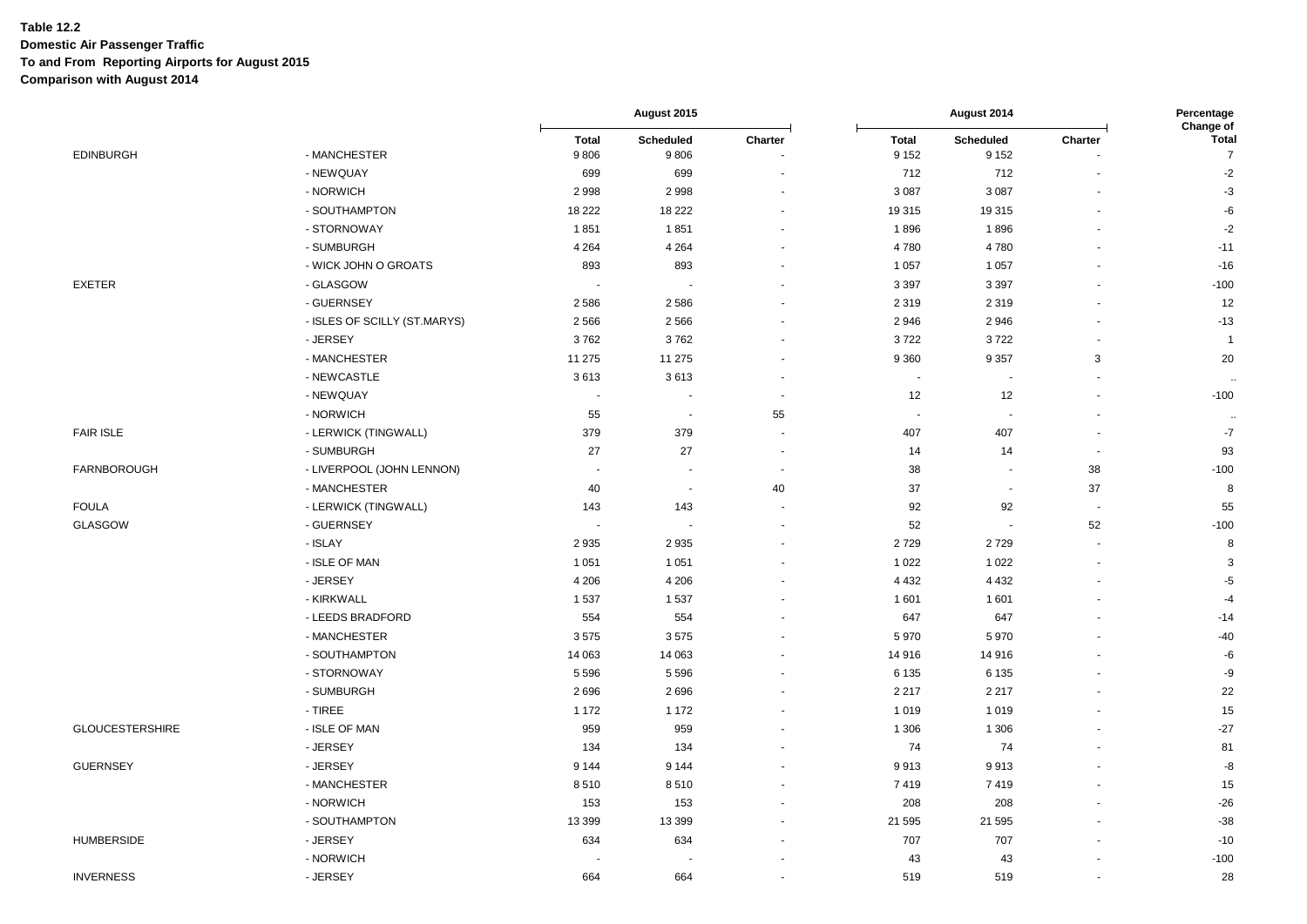|                                        |                           |                | August 2015              |                          | August 2014    |                          |         | Percentage<br>Change of |
|----------------------------------------|---------------------------|----------------|--------------------------|--------------------------|----------------|--------------------------|---------|-------------------------|
|                                        |                           | <b>Total</b>   | Scheduled                | Charter                  | <b>Total</b>   | Scheduled                | Charter | <b>Total</b>            |
| <b>INVERNESS</b>                       | - KIRKWALL                | 1632           | 1 6 3 2                  |                          | 1671           | 1671                     |         | $-2$                    |
|                                        | - MANCHESTER              | 7 0 4 3        | 7 0 4 3                  | $\overline{\phantom{a}}$ | 6039           | 6016                     | 23      | 17                      |
|                                        | - STORNOWAY               | 2 2 4 4        | 2 0 9 8                  | 146                      | 2 5 2 6        | 2 4 0 0                  | 126     | $-11$                   |
|                                        | - SUMBURGH                | 358            | 358                      | $\sim$                   | 303            | 303                      |         | 18                      |
| <b>ISLE OF MAN</b>                     | - LEEDS BRADFORD          | 146            |                          | 146                      |                |                          |         | $\sim$                  |
|                                        | - LIVERPOOL (JOHN LENNON) | 16 619         | 16619                    | $\blacksquare$           | 16 594         | 16 5 94                  |         | $\mathsf 0$             |
|                                        | - MANCHESTER              | 14 371         | 14 371                   | $\sim$                   | 15 087         | 15 087                   |         | $-5$                    |
|                                        | - NEWCASTLE               | 463            | 463                      | $\blacksquare$           | 480            | 480                      |         | $-4$                    |
| ISLES OF SCILLY (ST.MARYS)             | - NEWQUAY                 | 2792           | 2792                     | $\overline{\phantom{a}}$ | 3 3 2 9        | 3 3 2 9                  |         | $-16$                   |
| <b>JERSEY</b>                          | - LEEDS BRADFORD          | 8798           | 8798                     |                          | 3 4 7 0        | 3 4 7 0                  |         | 154                     |
|                                        | - LIVERPOOL (JOHN LENNON) | 13 678         | 13678                    | $\overline{\phantom{a}}$ | 10 901         | 10 901                   |         | 25                      |
|                                        | - MANCHESTER              | 7825           | 7825                     |                          | 8 8 0 2        | 8 8 0 2                  |         | $-11$                   |
|                                        | - NEWCASTLE               | 3 3 3 0        | 3 3 3 0                  |                          | 2 5 2 6        | 2526                     |         | 32                      |
|                                        | - NORWICH                 | 724            | 724                      |                          | 616            | 616                      |         | 18                      |
|                                        | - OXFORD (KIDLINGTON)     | $\sim$         |                          | $\blacksquare$           | 352            | 352                      |         | $-100$                  |
|                                        | - SOUTHAMPTON             | 11 519         | 11 519                   |                          | 18 0 24        | 18 0 24                  |         | $-36$                   |
| <b>KIRKWALL</b>                        | - NORTH RONALDSAY         | 642            | 642                      |                          | 725            | 725                      |         | $-11$                   |
|                                        | - PAPA WESTRAY            | 473            | 473                      |                          | 460            | 460                      |         | 3                       |
|                                        | - SANDAY                  | 212            | 212                      | $\overline{\phantom{a}}$ | 260            | 260                      |         | $-18$                   |
|                                        | - STRONSAY                | 227            | 227                      |                          | 236            | 236                      |         | $-4$                    |
|                                        | - SUMBURGH                | 869            | 869                      |                          | 1 0 1 1        | 1 0 1 1                  |         | $-14$                   |
|                                        | - WESTRAY                 | 267            | 267                      |                          | 359            | 359                      |         | $-26$                   |
| <b>LEEDS BRADFORD</b>                  | - SOUTHAMPTON             | 4 1 0 6        | 4 1 0 6                  | $\blacksquare$           | 1 2 3 4        | 1 2 3 4                  |         | 233                     |
| LERWICK (TINGWALL)                     | - OUT SKERRIES            | $\overline{2}$ | $\overline{2}$           | $\blacksquare$           | 17             | 17                       |         | $-88$                   |
|                                        | - PAPA STOUR              | $\overline{7}$ | $\overline{7}$           |                          | 11             | 11                       |         | $-36$                   |
| LIVERPOOL (JOHN LENNON)                | - NEWQUAY                 | 2590           | 2 5 9 0                  | $\overline{\phantom{a}}$ | 2580           | 2580                     |         | $\pmb{0}$               |
|                                        | - OXFORD (KIDLINGTON)     | 72             |                          | 72                       |                |                          |         |                         |
|                                        | - SOUTHAMPTON             | 78             | $\overline{\phantom{a}}$ | 78                       | 81             | $\overline{\phantom{a}}$ | 81      | -4                      |
| <b>MANCHESTER</b>                      | - NEWCASTLE               | 74             | ÷,                       | 74                       | 74             | $\sim$                   | 74      | $\mathsf 0$             |
|                                        | - NEWQUAY                 | 5769           | 5769                     | $\sim$                   | 5 0 6 1        | 5 0 6 1                  |         | 14                      |
|                                        | - NORWICH                 | 1891           | 1817                     | 74                       | 2 1 1 1        | 2 1 1 1                  |         | $-10$                   |
|                                        | - SOUTHAMPTON             | 11 522         | 11 522                   | $\sim$                   | 14 8 68        | 14 8 68                  |         | $-23$                   |
| <b>NEWCASTLE</b>                       | - NEWQUAY                 | 707            | 707                      | $\overline{\phantom{a}}$ | 759            | 759                      |         | $-7$                    |
|                                        | - NORWICH                 | 73             | $\overline{\phantom{a}}$ | 73                       | $\blacksquare$ | $\overline{\phantom{a}}$ |         | $\sim$                  |
|                                        | - SOUTHAMPTON             | 9819           | 9728                     | 91                       | 8 4 9 0        | 8 4 9 0                  |         | 16                      |
| <b>NORWICH</b>                         | - SOUTHAMPTON             | 38             |                          | 38                       |                |                          |         | $\ldots$                |
| <b>Total Other Reporting Airports</b>  |                           | 896 634        | 874 445                  | 22 189                   | 888 607        | 22 086                   | 22 086  | $\mathbf{1}$            |
| <b>Total All Reporting UK Airports</b> |                           | 2016047        | 1993379                  | 22 668                   | 1925 061       | 22 508                   | 22 508  | 5                       |